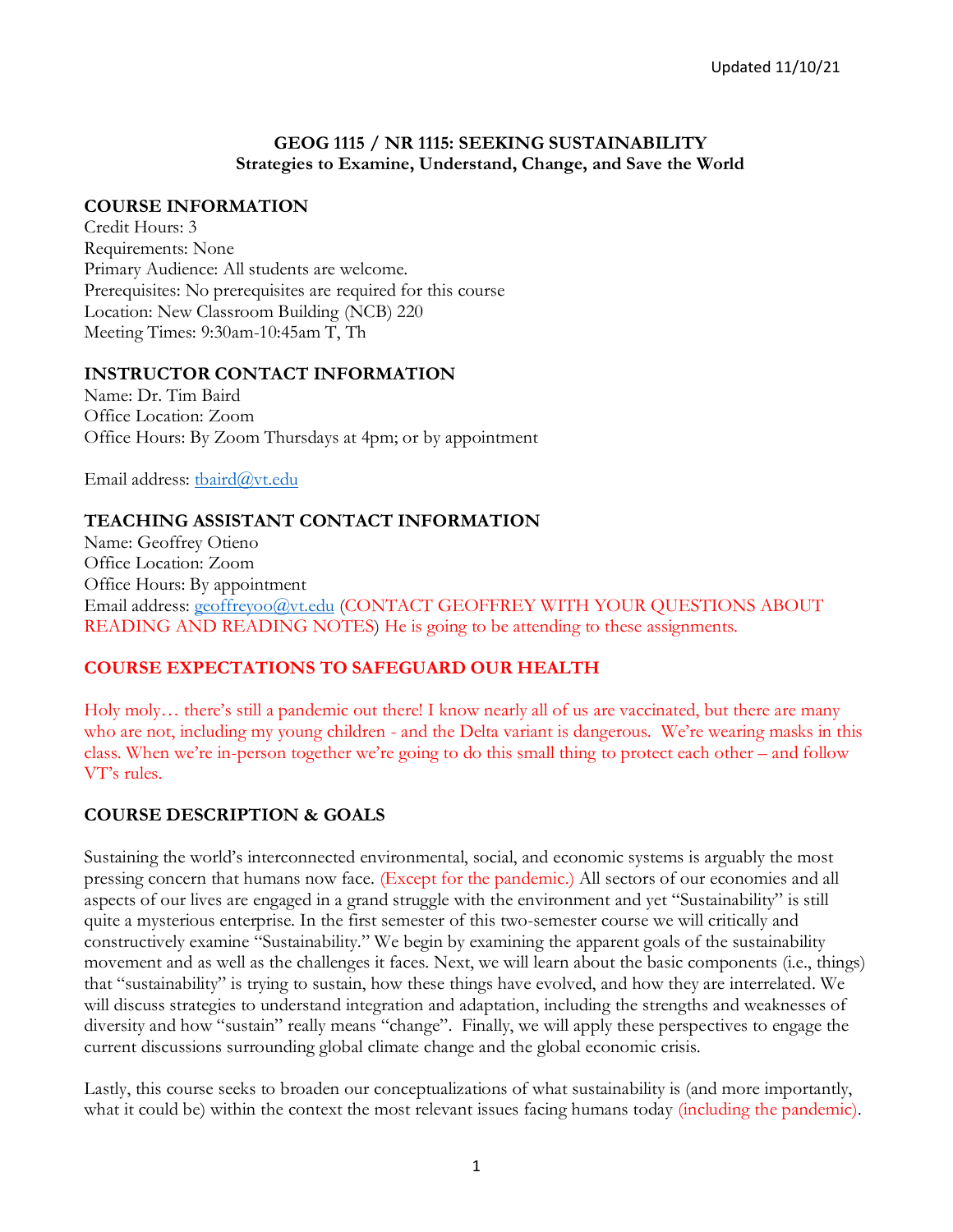We will discuss the relevance of language, food, energy, family, business, biodiversity, and design for sustainability and evaluate the prospect that the sustainability heavyweights who will do the ground-breaking stuff are still taking college classes.

**By the end of the course**, students should be able to:

- (1) **identify** key concepts of the social sciences;
- (2) **describe** the dominant interconnections within and between environmental, social, economic, and integrated complex adaptive systems;
- (3) **identify** interconnections among and differences between components and interactions within and across systems, including interconnections between social institutions, groups, and individuals;
- (4) **analyze** the ways in which values and beliefs relate to human behavior;
- (5) **identify** advantages and challenges of diversity across a range of contexts;
- (6) **interpret** an intercultural experience both from one's own and another's worldview;
- (7) **create** and support arguments related to pressing sustainability challenges; and
- (8) **survive** a pandemic

Also, I think becoming a peace-loving trouble-maker would be positive outcome.

## **COURSE MATERIALS**

No Required Text – I'm providing you with scanned readings, links, etc.

## **INSTRUCTIONAL METHODS**

Class periods will involve discussion of readings, small in-class group projects, and interactive lecture. Also, there will be a few short movies shown during the course.

## **READING & CLASS PARTICIPATION**

For this course, reading and class participation are inextricably related.

One of the primary forms of participation will be discussion. To reinforce this course objective, guiding questions will be provided for each reading. These questions will form the basis of our in-class discussion. Students are expected to do the required reading and answer the reading questions before the appropriate class period. Questions **should be uploaded to Canvas in advance of class** and are evaluated on a 100 point scale. Students are expected to make an earnest effort to respond thoughtfully to each question. Evaluation is not based on correct answers. Answers do not need to be long – a few sentences will suffice for full credit. **11 points will be deducted for each day that questions are handed in late – up to a maximum of 35 points deducted.** Exceptions will be made only in extreme circumstances. This is not intended to be punitive, but to encourage timely completion of the reading and quality preparation for class discussion.

In order to create a good climate for everyone to participate, please follow these discussion guidelines:

- ➢ *Be ready to share and explain your opinions. Feel free to disagree with others, but be specific in your own assertions and back them up with evidence.*
- ➢ *Listen carefully and respond to other members of the group. Be willing to change your mind when someone demonstrates an error in your logic or use of facts.*
- ➢ *Do not hesitate to ask for clarification of any point or term that you do not understand.*
- ➢ *Make your point succinctly, avoid repetition, and stick to the subject.*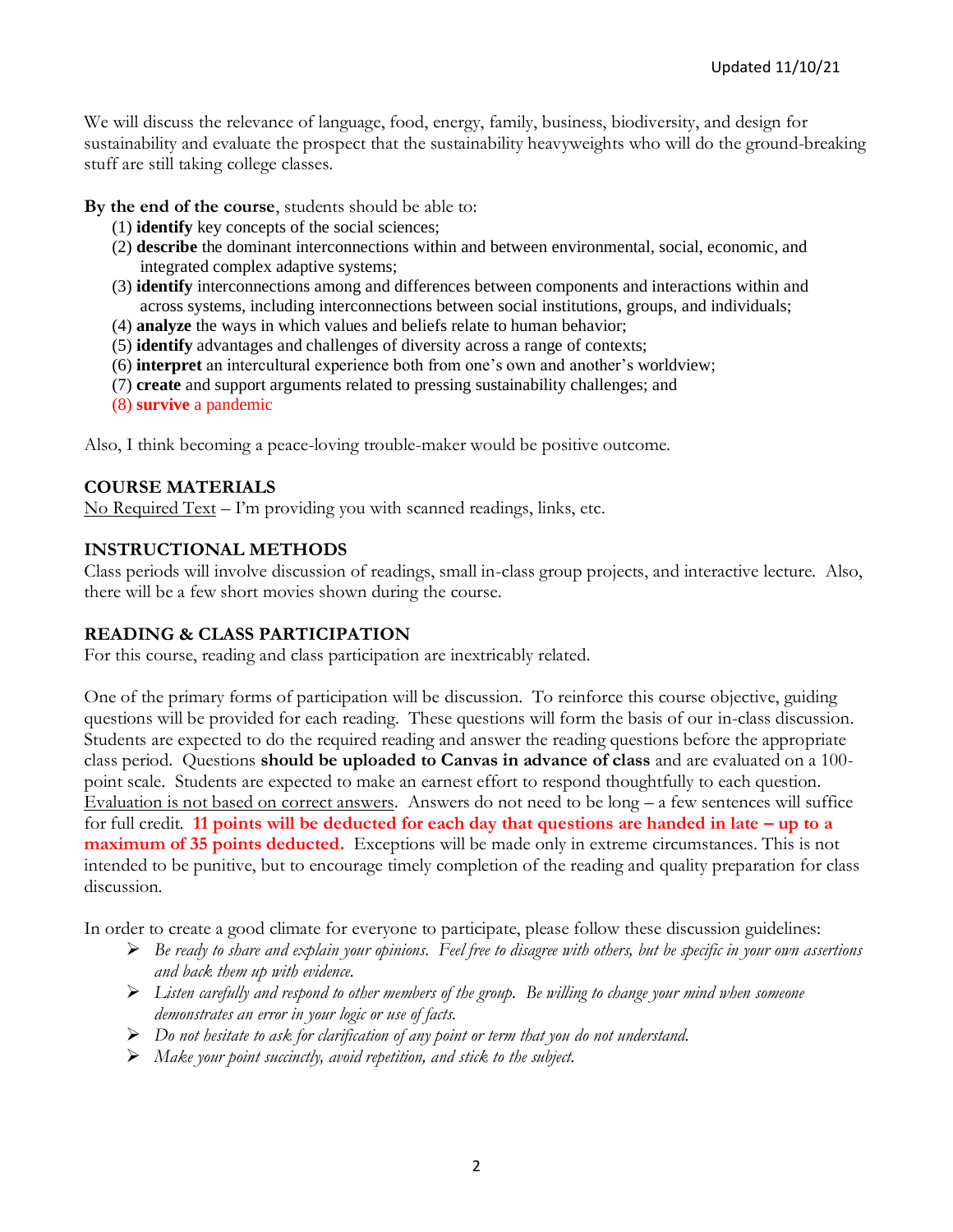The reading for this course will include magazine and journal articles, selections from books, textbooks, and web links. It is important that you do the readings before the appropriate class periods. Plan ahead so that ewe will not get behind. PDFs of readings or links to sources on the internet can be found on Canvas. Also links to internet readings are provided on the syllabus.

# **COURSE EVALUATION**

The best evaluation is personal. "Did I learn anything in this class? Was it worth the effort?" An inquiring attitude and an active imagination will help you to recognize the relevance of the course topics to your life and will enhance your enjoyment of, and success in, this class.

Instructor (and self) evaluation will reflect performance on:

| Reading notes               | 45%    |
|-----------------------------|--------|
| Final exam                  | $21\%$ |
| Midterm exam                | $24\%$ |
| Pink Time (self-evaluation) | $10\%$ |
| Final grade                 | 100%   |

Reading notes: please see *READING & CLASS PARTICIPATION* section above.

Pink Time: Based on research compiled by Daniel Pink (see *Drive*, 2011) we will be conducting a bit of an experiment in this course. For a portion the course (essentially 2 weeks including personal time and class time) I will be giving you the authority and the freedom to pursue anything that interests you; that you want to learn about; that you want to develop – with the only caveat being that you will knead to share what you've done with the group. My goal here is to encourage you to become more of an active leader in your own education. This is how it will work: **skip class, do anything you want, and give yourself a grade**. Let me explain. On 2 days that we would normally have regular reading assignments, we won't. Instead, you will have free days to pursue your own learning. My expectation is that you take the class time (1.25 hours) and homework time (1.75 hours) totaling approximately 3 hours and do something – either by yourself or in groups (with classmates or others). It's totally your call. On the day following each of the "PINK TIME" days we will return to class to share what we did.

These efforts will constitute 10% of your final grade and you will be given the authority to grade yourselves.

Exams: Exams will aim to evaluate critical thinking skills. Questions for the midterm and final will be drawn from the class discussions and reading notes. Exams will be open book and open notes. This does not mean that the exams will be easier – it means that I will be looking for thoughtful application of examples and ideas from the course two address broad conservation issues and challenges in an organized and convincing manner. One more thing – you have to be in a group of 4 or 5. It sucks – I know.

# **GENERAL EDUCATION - PATHWAYS ASSESSMENT GOALS & PLAN**

And another thing: This course is part of the incoming general education (GenEd) curriculum at Virginia Tech. GenEd programs are meant to promote broad learning across disciplines. This is meant to compliment deep disciplinary learning (e.g., majors). At Virginia Tech, this new curriculum, which is called Pathways, will replace the existing GenEd model, called the Curriculum for Liberal Education (CLE). In an effort to track the efficacy of the Pathways curriculum, all approved GenEd courses will focus on specific learning outcomes (e.g., scientific reasoning, critique and practice in arts and design, etc.) and indicators of those outcomes. Instructors will report on measures of student learning according to these outcomes and indicators. A full list of these outcomes and indicators can be found here. THIS COURSE addresses two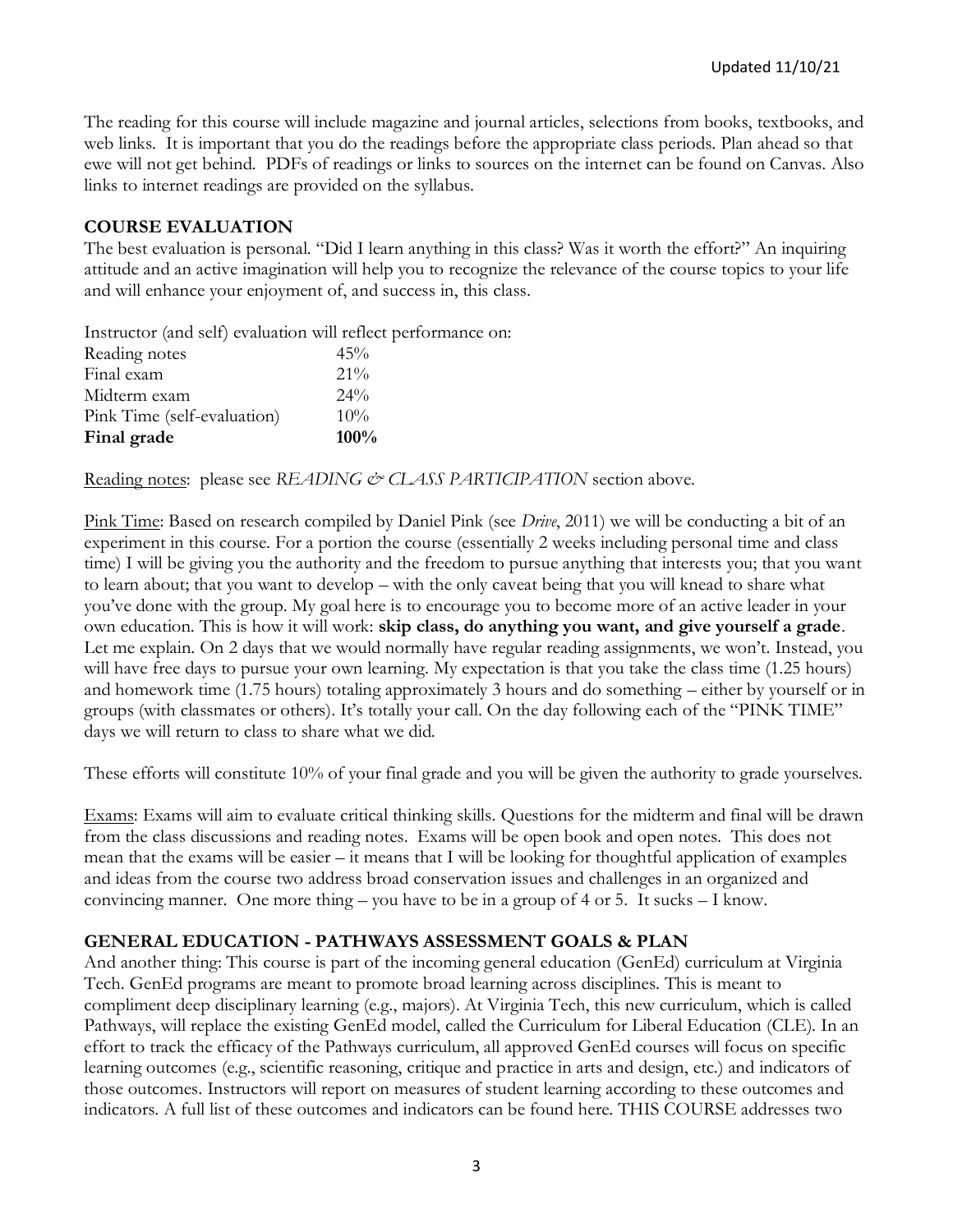specific learning outcomes: (1) Reasoning in the Social Sciences, and (2) Intercultural and Global Awareness. Here are the indicators associated with those outcomes:

| Outcomes                           | Indicators                                                          |
|------------------------------------|---------------------------------------------------------------------|
| Reasoning in the Social Sciences   | 1. Identify fundamental concepts in social sciences.                |
|                                    | 2. Identify interconnections among and differences between          |
|                                    | social institutions, groups, and individuals.                       |
|                                    | 3. Analyze the ways in which values and beliefs relate 2 human      |
|                                    | behavior and social relationships.                                  |
| Intercultural and Global Awareness | 1. Identify advantages and challenges of diversity and inclusion in |
|                                    | communities and organizations.                                      |
|                                    | 2. Address significant global challenges and opportunities in the   |
|                                    | natural and human world.                                            |

The instructor and teaching assistant will assess students' competencies (e.g., below competent, competent, above competent) for these indicators based on students' completed work on reading notes and exams, specifically work related to these specific indicators. This assessment will be relayed to the VT Office of Assessment & Evaluation, which will compile data for all courses contributing to each learning outcome. Student identities will not be known by anyone besides the instructor and teaching assistant.

## **HONOR CODE**

The Undergraduate Honor Code pledge that each member of the university community agrees to abide by states: "As a Hokie, I will conduct myself with honor and integrity at all times. I will not lie, cheat, or steal, nor will I accept the actions of those who do."

Students enrolled in this course are responsible for abiding by the Honor Code. A student who has doubts about how the Honor Code applies to any assignment is responsible for obtaining specific guidance from the course instructor before submitting the assignment for evaluation. Ignorance of the rules does not exclude any member of the University community from the requirements and expectations of the Honor Code. For additional information about the Honor Code, please visit: [www.honorsystem.vt.edu](http://www.honorsystem.vt.edu/)

## **USE OF INFORMATION PROVIDED IN THIS COURSE**

All materials provided in this course are limited to use by students who are enrolled in this course for the current semester. As a student enrolled in this course, you are expressly prohibited from using these materials outside of the course without the instructor's specific consent. "Materials" includes: all reading notes, handouts, PowerPoint presentations, exams, and any other assignments and assessments as well as all information provided on Canvas for this course. Using the materials outside of this course includes, but is not limited to, selling the information to any organization that then makes the information available to other students for study guides (ahem – COURSE HERO).

## **HOW TO SUCCEED IN THIS COURSE**

- ➢ *n-gauge in the class.*
- ➢ *Keep up with the readings*
- ➢ *If something is not clear, ask a question.*
- ➢ *Clarify expectations with the Professor.*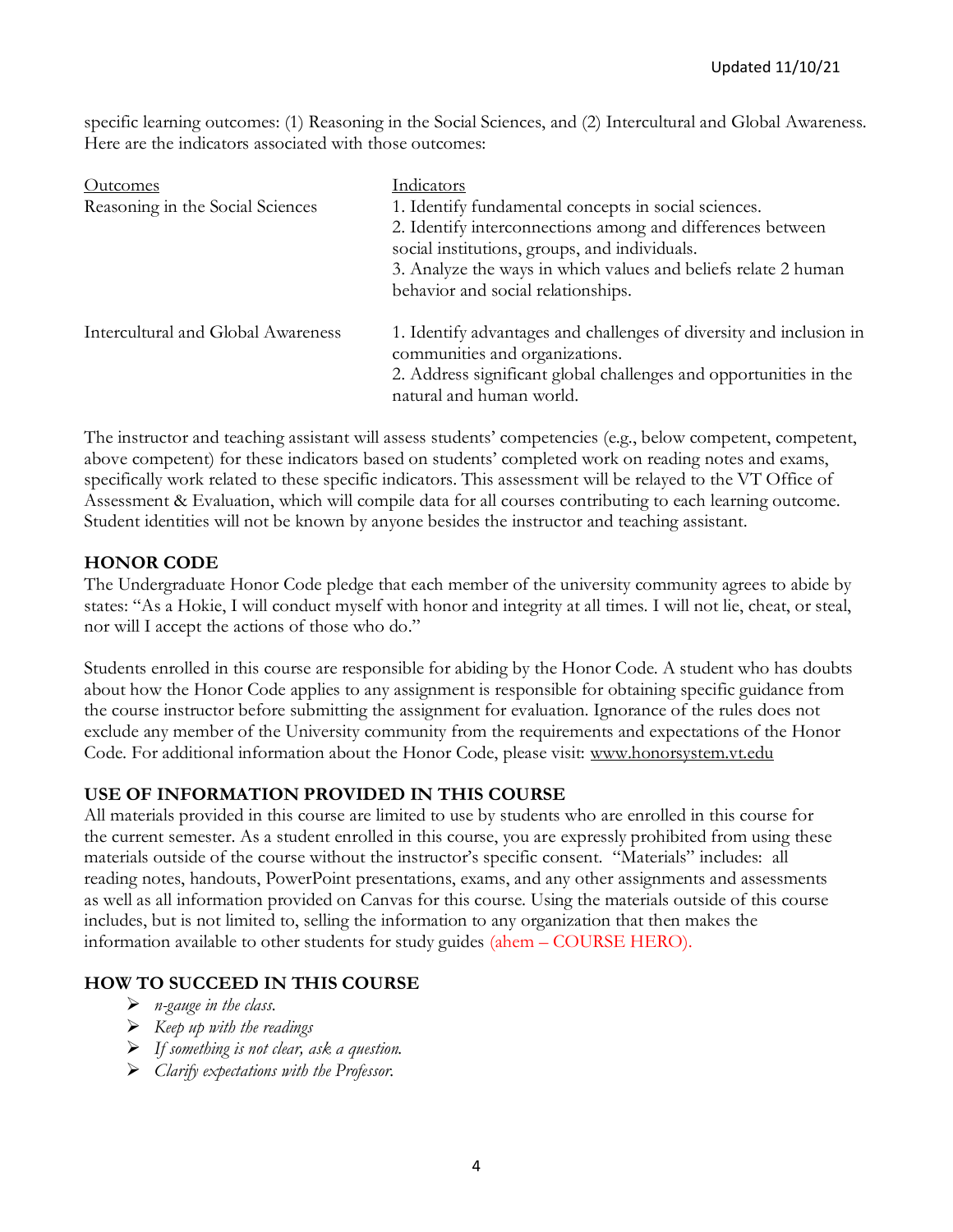## **COURSE SCHEDULE**

#### SECTION 1: PERSPECTIVES, VALUES & STRATEGIES

|                                  | AUG 24 (T): INTRODUCTION TO THE CLASS                                          |
|----------------------------------|--------------------------------------------------------------------------------|
| AUG 26 (Th): THE VALUE OF VALUES |                                                                                |
|                                  | Reading: Christopher Ketcham (2008) "They Shoot Buffalo, Don't They: Hazing    |
|                                  | America's Last Wild Herd" Harper's Magazine 316(1897): 66-74.                  |
|                                  |                                                                                |
| AUG 31 (T): WHAT'D HE SAY?       |                                                                                |
|                                  | Reading: Bryan G. Norton (2005) "An Innocent at the EPA" Sustainability: A     |
|                                  | Philosophy of Adaptive Ecosystem Management. 1-44.                             |
|                                  | SEP 2 (Th): SUSTAINABILITY SYSTEMATICALLY                                      |
|                                  | Reading: Donella Meadows (2008) "The System Lens" and "The Basics" Thinking in |
|                                  | Systems. 1-34.                                                                 |
| (Introduce Pink Time)            |                                                                                |
|                                  |                                                                                |
|                                  |                                                                                |
| SECTION 2: ENVIRONMENTAL SYSTEMS |                                                                                |
|                                  |                                                                                |
|                                  |                                                                                |

SEP 7 (T): MUD WRESTLING Reading: David R. Montgomery (2007) "Good Old Dirt" and "The Skin of the Earth" in Dirt: The Erosion of Civilizations. 1-26. SEP 9 (Th): ALIEN INVASIONS & TROPHIC CASCASDES Reading: David Quammen (1996) "Rarity Unto Death" in The Song of the Dodo: Island Biogeography in an Age of Extinctions. 329-344.

**Week 4** ------------------------------------------------------------------------------------------------------------------

SEP 14 (T): EVOLUTION & RIPPED GENES Reading: Simon Levin (1999) "The Nature of the Environment" in Fragile Dominion: Complexity and the Commons. 17-38. **(Model Pink Time)**

#### SECTION 3: SOCIAL SYSTEMS

SEP 16 (Th): "TRADITIONAL" SOCIAL NETWORKS Reading: Tepilit Ole Saitoti (1986) "Growing up as a Herder," "My Mother," "Naikosiai and I," "Man of the Serengeti," "Nairobi" & "The First Takeoff" in The Worlds of a Maasai Warrior. 3-24, 95-111.

**Week 5** ------------------------------------------------------------------------------------------------------------------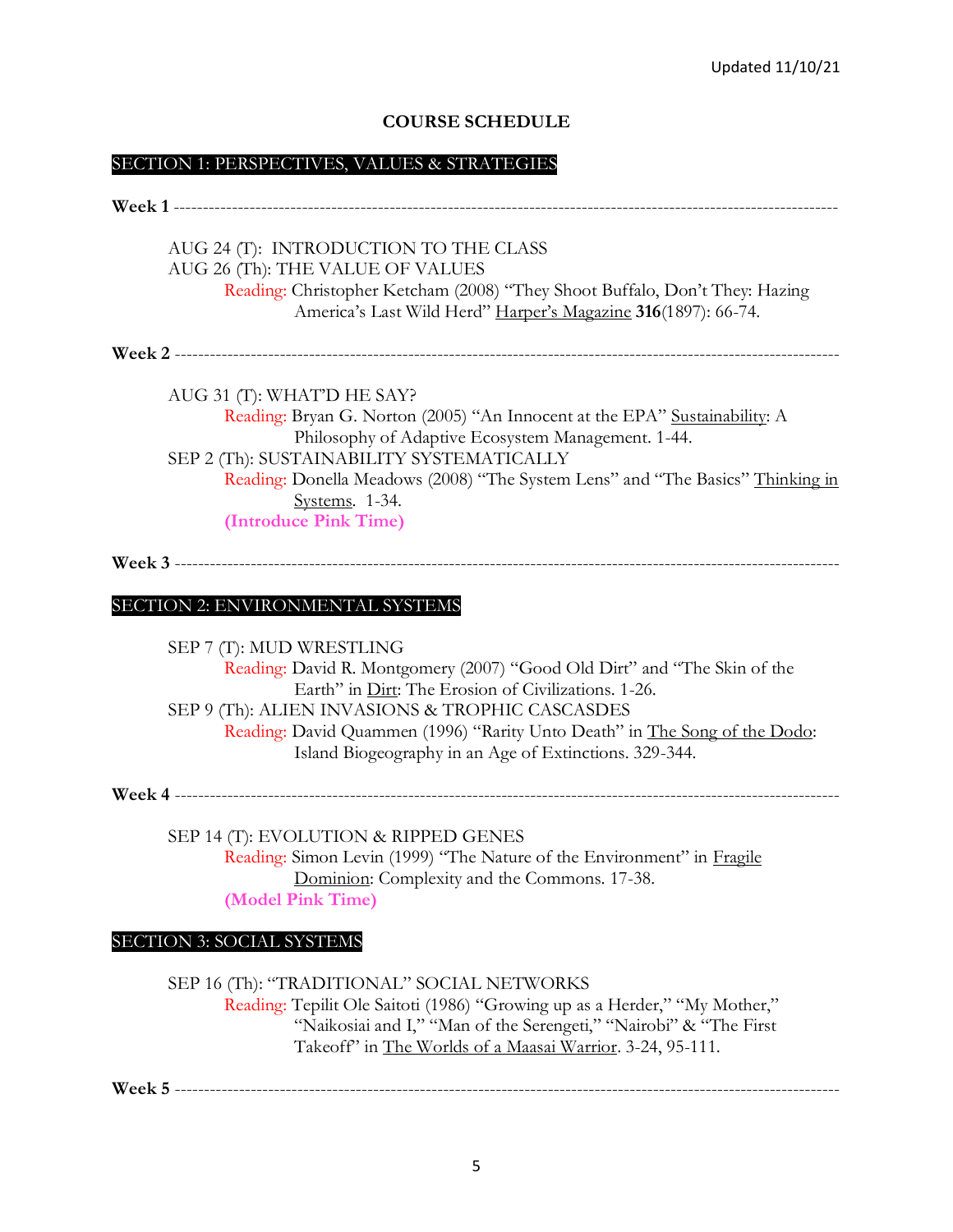#### SEP 21 (T): THOUGHTS ON SOCIAL CONNECTIONS

Reading: Albert-László Barabási (2003) "Introduction," "The Random Universe," and "Small Worlds" in Linked: How Everything Is Connected to Every Else and what it means for business, science, and everyday life. 1-24, 41-54. SEP 23 (Th): SOCIALITY AND INFORMATION EXCHANGE Reading: Steven Johnson (2008) "Author's Note" and "The Electricians" in The Invention of Air. xvii-xx, 15-61.

**Week 6** ------------------------------------------------------------------------------------------------------------------

SEP 28 (T): NO CLASS - SKIP **(Pink Time 1)** SEP 30 (Th): IN CLASS - SHARE **(Pink Time 1)**

**Week 7** ------------------------------------------------------------------------------------------------------------------

#### SECTION 4: ECONOMIC SYSTEMS

OCT 5 (T): THE EARLIEST ECONOMIES Reading: Jared Diamond (1999) "Farmer Power" and "To Farm or Not to Farm" in Guns, Germs and Steel: The Fates of Human Societies. 85-92, 104-113. OCT 7 (Th): MERCANTILISM IN THE COLONIES Reading: William Cronon (1983, 1996) "Bounding the Land" and "Commodities of the Hunt" in Changes in the Land: Indians, Colonists, and the Ecology of New England. 54-108. MIDTERM EXAM HANDED OUT

**Week 8** ------------------------------------------------------------------------------------------------------------------

OCT 12 (T): THE SUPER-MARKET: GLOBAL COMMERCE

Reading: Sarah Murray (2007) "The Business of Bones" and "Cannon Fodder" in Moveable Feasts: From Ancient Rome to the 21<sup>st</sup> Century, the Incredible Journeys of the Food We Eat. 20-55.

OCT 14 (Th): EXAM WORK DAY (EXAM DUE FRI 10/15, 11:53pm)

**Week 9** ------------------------------------------------------------------------------------------------------------------

## SECTION 5: DISCOVERING COMPLEX SYSTEMS

OCT 19 (T): PEOPLE HEART PLANTS. WHAT DO YOU HEART? Reading: Michael Pollan (2001) "The Human Bumblebee" and "Beauty and the Tulip" in The Botany of Desire: A Plant's Eye View of the World. xiii-xxv, 59-110. MID-COURSE EVALUATION

OCT 21 (Th): CORN FLAKES AND COUP D'ETATS

Reading: Dan Koeppel (2008) "The World's Most Humble Fruit" and "Corn Flakes and Coup D'Etats" in Banana: The Fate of the Fruit That Changed the World. xii-xix, 51-70.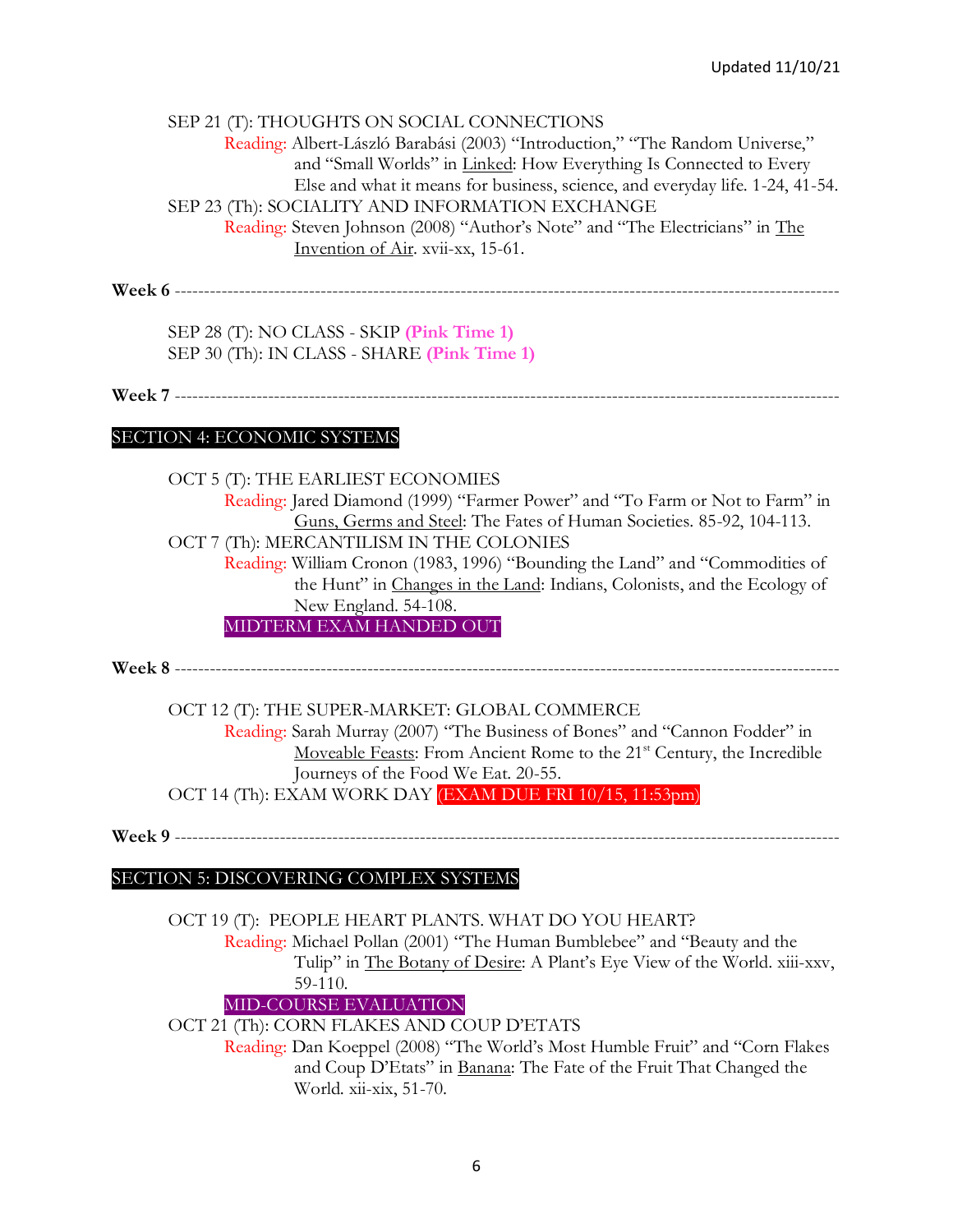| OCT 26 (T): RACE, FEMINISM & EDUCATION<br>Reading: bell hooks (1994) "Feminist Thinking," "Feminist Scholarship," and<br>"Building a Teaching Community" in Teaching to Transgress: Education as<br>the Practice of Freedom. 111-165.<br>OCT 28 (Th): COMPLEX ADAPTIVE SYSTEMS<br>Reading: F. Stuart Chapin, Gary P. Kofinas & Carl Folke (eds) (2009) "A Framework<br>for Understanding Change" in Principles of Ecosystem Stewardship:<br>Resilience-Based Natural Resource Management in a Changing World. 3-<br>12, 14-18, 23-25. |
|---------------------------------------------------------------------------------------------------------------------------------------------------------------------------------------------------------------------------------------------------------------------------------------------------------------------------------------------------------------------------------------------------------------------------------------------------------------------------------------------------------------------------------------|
|                                                                                                                                                                                                                                                                                                                                                                                                                                                                                                                                       |
| SECTION 6: RESILIENCE, THREAT, REGIME SHIFT & DIVERSITY                                                                                                                                                                                                                                                                                                                                                                                                                                                                               |
| NOV 2 (T): THE GREAT PLAINS CASE<br>Reading: Wil S. Hylton (2012) "Broken Heartland: The looming collapse of<br>agriculture on the Great Plains" Harper's Magazine 325(1946): 25-35.<br>http://www.harpers.org/archive/2012/06/hbc-90008690<br>NOV 4 (Th): NO CLASS - SKIP (Pink Time 2)                                                                                                                                                                                                                                              |
|                                                                                                                                                                                                                                                                                                                                                                                                                                                                                                                                       |
| NOV 9 (T): IN CLASS – SHARE (Pink Time 2)<br>NOV 11 (Th): STEREOTYPES IN THE AIR<br>Reading: Claude M. Steele (2010) Readings (incl. Introduction) from Whistling<br>Vivaldi.<br>MIDTERM EXAM DISCUSSION                                                                                                                                                                                                                                                                                                                              |
|                                                                                                                                                                                                                                                                                                                                                                                                                                                                                                                                       |
| NOV 16 (T): GUEST SPEAKER – Dr. Derek Alderman, University of Tennessee<br>Reading: pending<br>NOV 18 (Th): TV RULES<br>Reading: Steven Johnson (2005) "The Sleeper Curve" & "Television" in Everything<br>Bad Is Good For You. xii-xiv, 1-14, 62-115.                                                                                                                                                                                                                                                                                |
|                                                                                                                                                                                                                                                                                                                                                                                                                                                                                                                                       |
| NOV 23 (T): THANKSGIVING BREAK<br>NOV 25 (Th): THANKSGIVING BREAK                                                                                                                                                                                                                                                                                                                                                                                                                                                                     |
|                                                                                                                                                                                                                                                                                                                                                                                                                                                                                                                                       |
| <b>SECTION 7: GLOBAL CRISES</b>                                                                                                                                                                                                                                                                                                                                                                                                                                                                                                       |